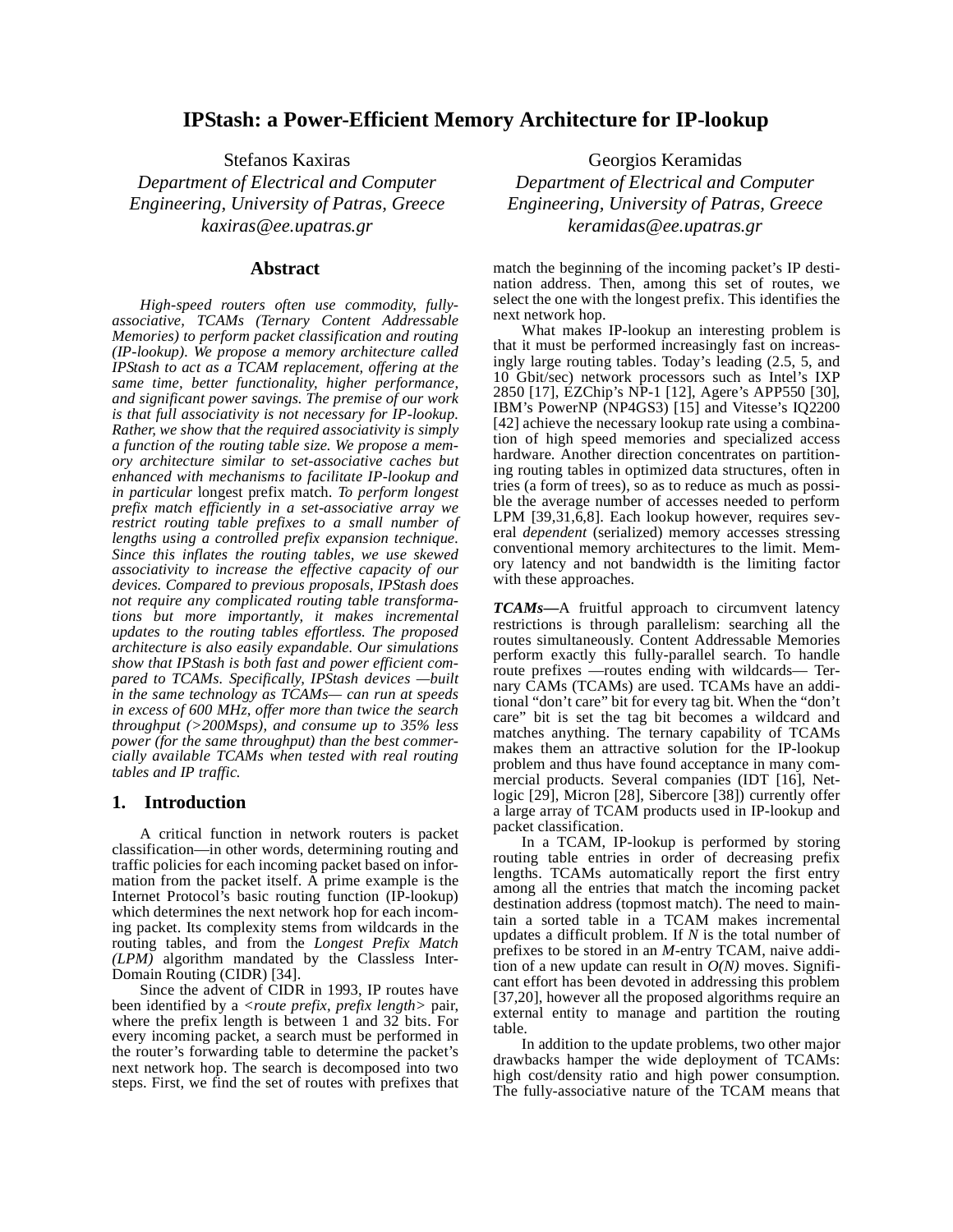comparisons are performed on the whole memory array, costing a lot of power: a typical 18 Mbit 512K-entry TCAM can consume up to 15 Watts when all the entries are searched [\[16](#page-11-1)[,38\].](#page-11-13) TCAM power consumption is critical in router applications because it affects two important router characteristics: *linecard power* and *port density.* Linecards have fixed power budgets because of cooling and power distribution constraints [\[13\].](#page-11-16) Thus, one can fit only a few power-hungry TCAMs per linecard. This in turn reduces port density —the number of input/output ports that can fit in a fixed volume increasing the running costs for the routers.

Efforts to divide TCAMs into "blocks" and search only the relevant blocks have reduced power consump-tion considerably [\[43,](#page-11-17)[16](#page-11-1),[29\]](#page-11-2). This direction to power<br>management actually validates our approach. management actually validates our approach. "Blocked" TCAMs are in some ways analogous to setassociative memories but in this paper we argue for pure set-associative memory structures for IP-lookup: many more "blocks" with *less associativity* and *separation* of the comparators from the storage array. In TCAMs, blocking further complicates routing table management requiring not only correct sorting but also correct partitioning of the routing tables. Routing table updates also become more complicated. In addition, external logic to select blocks to be searched is necessary. All these factors further increase the distance between our proposal and TCAMs in terms of ease-ofuse while still failing to reduce power consumption below that of a straightforward set-associative array.

More seriously, blocked TCAMs can only reduce average power consumption. Since the main constrain in our context is the fixed power budget of a linecard a reduction of average power consumption is of limited value —maximum power consumption still matters. As we show in this paper, the *maximum* power consumption of IPStash is less than the power consumption of a comparable blocked TCAM with full power management.

*IPStash—*To address TCAM problems we propose a new memory architecture for IP-lookup we call *IPStash*. It is based on the simple hypothesis that IPlookup only needs associativity depending on routing table size; *not full associativity*. As we show in this paper this hypothesis is indeed supported by the observed structure of typical routing tables. IPStash is a set-associative memory device that directly replaces a TCAM and offers at the same time:

- **•** Better functionality: It behaves as a TCAM, i.e., stores the routing table and responds with the longest prefix match to a single external access. In contrast to TCAMs there is no need for complex sorting and/or partitioning of the routing table; instead, a simple route-prefix expansion is performed but this can happen automatically and transparently.
- Fast routing table updates: since the routing table needs no special handling, updates are also straightforward to perform. Updates are simply writes/ deletes to/from IPStash.
- Low power: Accessing a set-associative memory is far more power-efficient than accessing a CAM. The difference is accessing a very small subset of the memory and performing the relevant comparisons,

instead of accessing and comparing the whole memory at once.

- **•** Higher density scaling: One bit in a TCAM requires 10-12 transistors while SRAM memory cells require 4-6 transistors. Even when TCAMs are implemented using DRAM technology they can be less dense than SRAMs.
- **•** Easy expandability: Expanding the IPStash is as easy as adding more devices in parallel without the need for any complicated arbitration. The net effect is an increase of the associativity of the whole array.
- **•** Error Correction Codes: The requirement for ECC is fast becoming a necessity in Internet equipment. Intergrating ECC in IPStash (SRAM) is as straightforward as in set-associative caches but as of yet it is unclear how ECC can be efficiently implemented in TCAMs. In the latter case, all memory must be checked for errors on every access since it is impossible to tell a no-match from a one-bit error.

*Contributions of this paper—*The contributions of this paper are as follows:

- 1. We propose a set-associative memory architecture for IP-lookup and we show how we can solve the problem of Longest Prefix Match in IPStash. Since we do not support "don't care" bits, we allow only a limited number of different prefix lengths. This inflates the routing tables but still requires about the same number of bits as TCAM.
- 2. Because of the increased size of the routing tables in the IPStash, we show how *skewed associativity* can be applied with great success to increase effective capacity.
- 3. We use real data to validate our assumptions with simulations. We use the Cacti tool to estimate power consumption and we show that IPStash consumes up to 35% less power than the best commercial available blocked TCAMs. It is also possible to optimize the power consumption of IPStash (for example by selectively powering-down ways that contain irrelevant entries) but we have not expanded into such techniques in this paper.

*Structure of this paper—*[Section 2](#page-1-0) presents the IPStash architecture and our implementation of the LPM algorithm. In [Section 3](#page-4-0) we analyze a technique (skewed associativity) to increase the effective capacity of our device while in [Section 4](#page-5-0) we show that IP-lookup needs associativity depending on the routing table size. In [Section 5](#page-6-0) we discuss some special cases and the expandability of our proposal. [Section 6](#page-7-0) provides simulation results for power consumption. Finally, [Section 7](#page-9-0) presents related work and [Section 8](#page-10-0) offers our conclusions.

# <span id="page-1-0"></span>**2. IPStash architecture**

The main idea of the IPStash is to use a set-associative memory structure to store routing tables. IPStash functions and looks like a set-associative cache. However, in contrast to a cache which holds a small part of the data set, IPStash is intended to hold a routing table in its entirety. In other words, it is the main storage for the routing table—*not a cache for it.*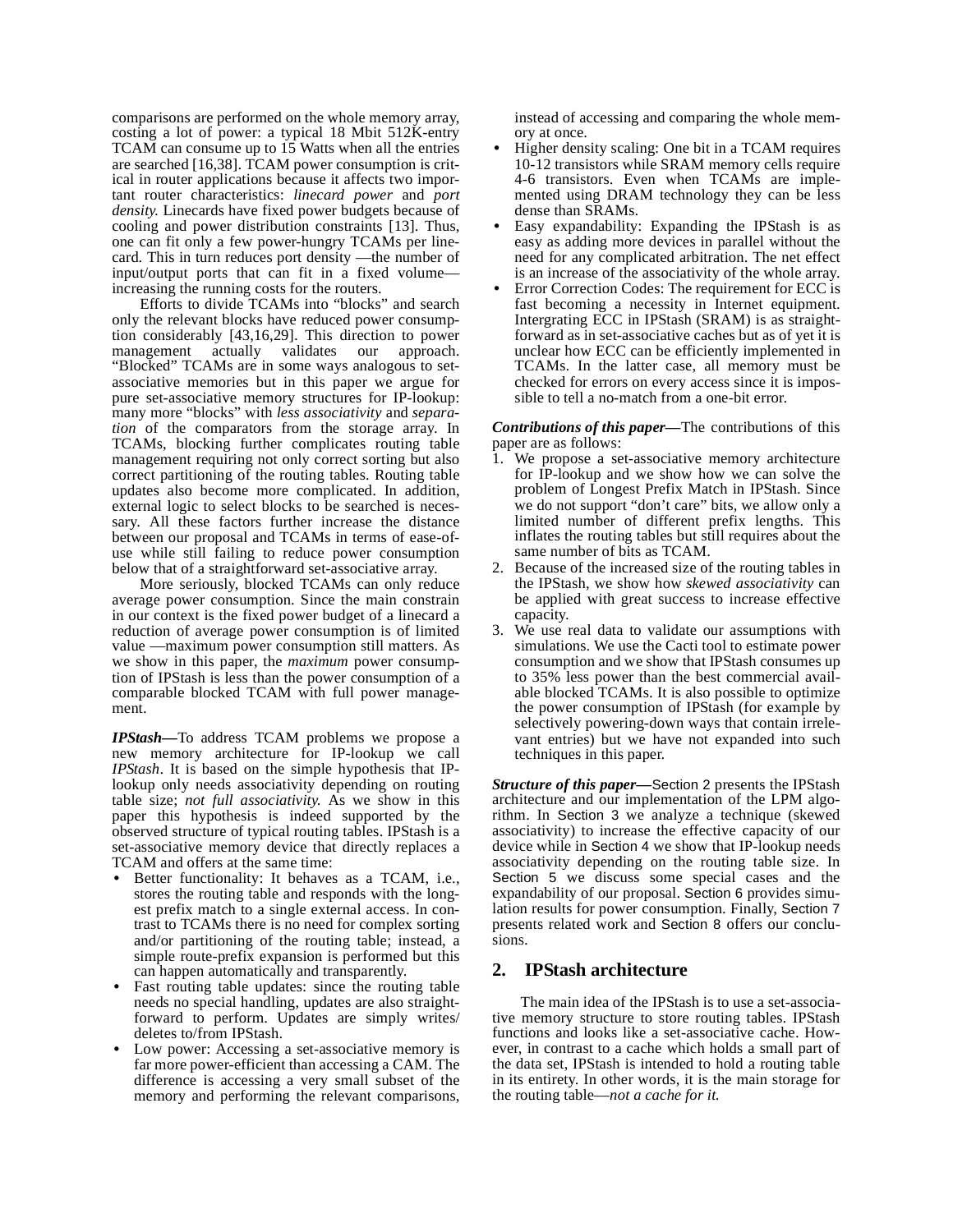# **2.1. Longest Prefix Match in IPStash**

The concept for Longest Prefix Match in IPStash is to iteratively search the set-associative array for progressively shorter route prefixes until a match is found. Let us consider for the moment only a limited set of prefix lengths, for example 24-bit, 20-bit, and 16-bit prefixes but no other length. For a routing table consisting solely of such prefixes and for a 32-way, 4096-set (12 bit index) IPStash, the operation (shown in [Figure 1](#page-2-0)) is as follows: we insert the longest, 24-bit prefixes using their rightmost (LSB) 12 bits as index and their leftmost (MSB) 12 bits as tag. We also store the prefix length with the tag. Similarly, we insert the 20-bit prefixes using their rightmost 12 bits as index and leftmost 8 bits as tag, and the 16-bit prefixes using their rightmost 12 bits as index and leftmost 4 bits as tag.

If we fit all of these route prefixes in IPStash without any conflicts —*an important goal in this work*— we search for the longest prefix match to an IP address in three steps, as shown in [Figure 1](#page-2-0):

- 1. Step 1: We first try to match a 24-bit prefix. To index for a 24-bit prefix we must use the same index bits used to insert 24-bit prefixes in IPStash. Thus, bits 12:23 of the IP address form the index. We read the indexed set and this gives us 32 possible results. Among these results we exclusively look for a 24 bit prefix —the length of the prefix is kept with the tag— whose tag matches bits 0:11 of the address. If we find such a match then we have found the longest prefix match.
- 2. Step 2: Otherwise, we use bits 8:19 of the IP address as index, now hoping to find a 20-bit prefix to match. Again, we access the appropriate set and we search the 32 possible results but now for a length-20 match and for an 8-bit tag match.
- 3. Step 3: Similarly, for the last case we try to match a 16-bit prefix using bits 4:15 of the IP address as index and checking for a 4-bit tag.

Because a hit in IPStash requires two conditions to be true (tag match and length match) the final stage of the set-associative structure is more complex than that of a vanilla set-associative cache. We account for this in later sections.

### <span id="page-2-1"></span>**2.2. Fitting a real routing table in IPStash**

One can imagine that we can extend this to more than three prefix lengths to include all possible lengths but this would be impractical. First, it would make some searches unacceptably slow if we had to try several different lengths until we found a match. Second, it would introduce great variability in the hit latency which is clearly undesirable in a router/network processor environment. Our solution is to expand prefixes of different lengths to a small set of fixed lengths. The choice of which prefixes to expand and how much depends largely on the prefix length distributions of the routing tables.

Many researchers have observed a distinct commonality in the distribution of prefix lengths in routing tables [\[39](#page-11-9),[31](#page-11-10)[,6](#page-11-11),[3\]](#page-11-18) that stems from the allocation of IP addresses in the Internet as a result of CIDR. This distri-



<span id="page-2-0"></span>**Figure 1. IPStash operation for three prefix lengths**

bution is *not* expected to change significantly with time [\[14\]](#page-11-19). [Figure 2](#page-3-0) shows the distribution of prefix lengths for three tables taken from [\[4\]](#page-11-20) (log-scale view on top for clarity and normal view below). We can easily draw some general conclusions —also noted by other researchers— from the graphs in [Figure 2](#page-3-0): 24-bit prefixes comprise about 60% of the tables; prefixes longer than 24 bits are very few (about 1%); there are no prefixes less than 8 bits; the bulk of the prefixes have lengths between 16 and 24 bits.

These observations lead to a natural categorization of the routing table into three major classes and two shadow classes:

- **• Class 1** contains all the prefixes from 21 to 24 bits. 21-bit, 22-bit, and 23-bit prefixes are all expanded to 24 bits. The 21-bit prefixes are expanded 8-fold, the 22-bit ones 4-fold, and the 23-bit 2-fold. In addition, in this class we add a "shadow class," Class 0 —explained below— for the prefixes with more than 24 significant bits.
- **• Class 2** contains all the prefixes from 17 to 20 bits. 17-bit, 18-bit, and 19-bit routes are all expanded to 20 bits similarly to above.
- **• Class 3** contains all the prefixes from 8 to 16 bits. In this class we can afford to expand the 8-bit prefixes 256-fold (9-bit 128-fold, 10-bit 64-fold, and so on) because there are so few of them.
- **• Shadow Class 4** contains all the prefixes from 1 to 7 bits and it is *empty*. No prefixes shorter than 8 bits appear in BGP tables although CIDR does not preclude such possibility. Because it is unlikely to encounter such prefixes all relevant work ignores them. However, IPStash could handle Class 4 prefixes expanded to 7 bits (up to 128 entries in total).
- **Shadow Class 0** contains all prefixes longer than 25 bits. The reason this is a special shadow class is because we fold it on top of Class 1. We use exactly the same index as in Class 1 but the tag is expanded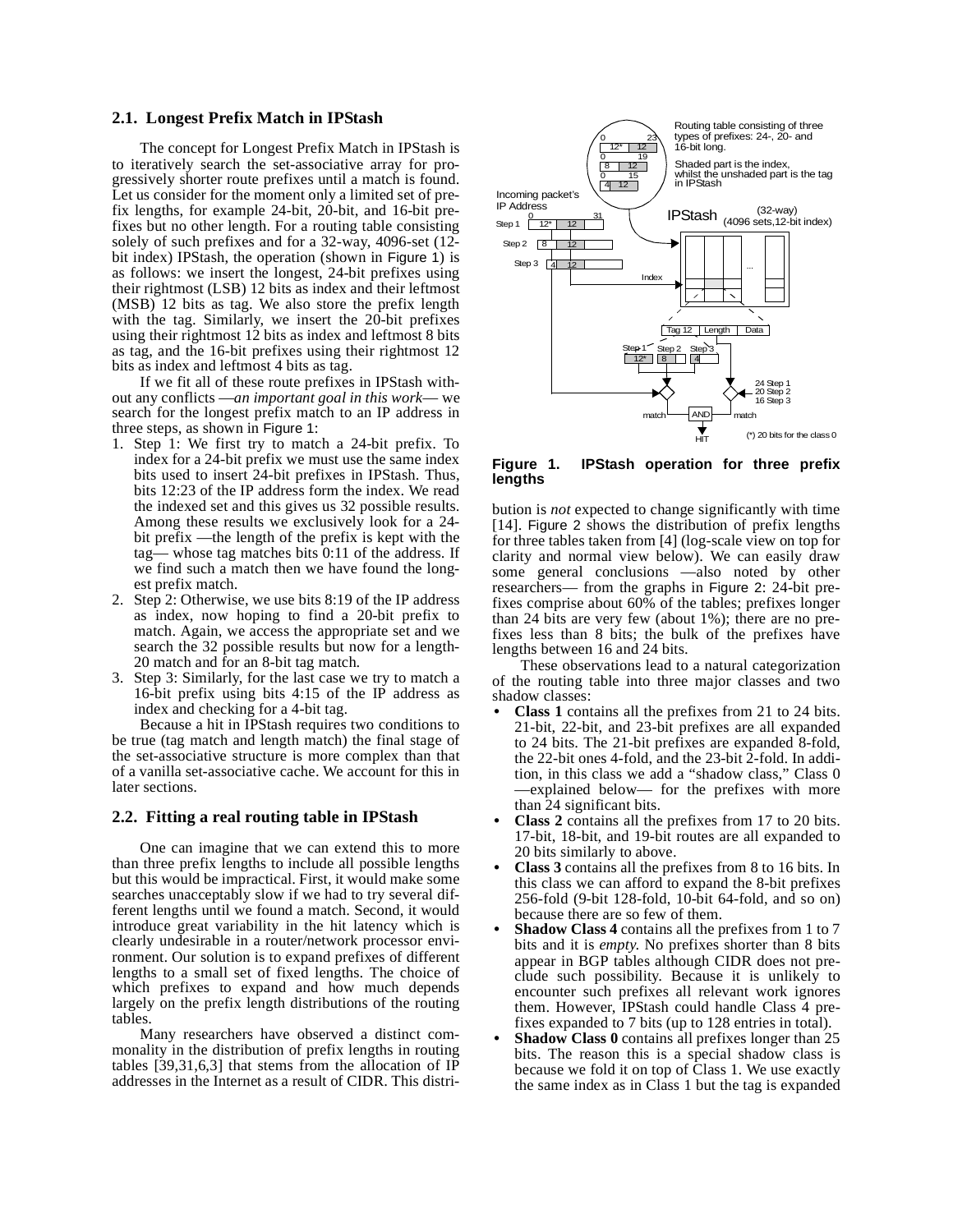

<span id="page-3-0"></span>**Figure 2. Distribution of prefix lengths for 3 routing tables**

to 20 bits. The tag contains the 12 tag bits of Class 1 plus any additional prefix bits beyond 24. Class 0 entries are matched with a Class 1 access but the expanded tag disambiguates among them. The part of the tag that is matched depends on the unexpanded length stored along with the tag. For this class only, no prefix expansion is required because its index always precedes the wildcard bits. Class 0 is exceedingly small compared to the very large Class 1, thus folding Class 0 entries on top of Class 1 entries has negligible effects.

Prefix expansion necessitates a more complex length match to determine a hit: within a class, IPStash must select the longest *unexpanded-length* entry (the *unexpanded* prefix length is stored with the tag).

Prefix expansion can happen externally or internally in IPStash. External prefix expansion requires the cooperation of an entity using the IPStash (e.g., a network processor) so that only prefixes of the correct lengths are stored. Internal expansion is straightforward requiring only a small FSM and counters to fill the wildcard bits, but it makes prefix insertion in IPStash a variable-time operation as seen from the outside. Either solution is acceptable, but for simplicity we only consider the former in this paper.

The effect of expanding routes in three classes is to inflate the routing tables. The effects of this inflation are shown in [Table 1](#page-3-1) for the three routing tables RT1, RT2 and RT3 of [\[4\].](#page-11-20) The routing tables almost double in size with the route expansion. In general, this means that IPStash capacity should be about twice the size of routing table we intent to store. This, however, is not excessive overhead compared to TCAMs. The true capacity of a TCAM is twice its nominal capacity because of the "don't care" bits —for every storage bit there is a corresponding "don't care" bit, plus additional comparator hardware. In this work, we compare devices of approximately equal actual storage in bits (including hidden bits). Thus, we compare a 128K-entry IPStash to a 64Kentry *(nominal capacity)* TCAM. Moreover, IPStash is composed of SRAM arrays which are about a factor of 2 denser than current TCAM technology.

Since we would use a 64K-entry TCAM for RT1 and 128K-entry TCAMs for RT2 and RT3 we use 128K-entry and 256K-entry IPStash devices respectively. IPStash stores the three routing tables with considerable but not complete success. [Table 2](#page-3-2) shows the IPStash configurations used for each of the routing tables and the resulting conflicts in the set-associative arrays. Conflicts correspond to a very small portion of the routing table.

Conflicts cannot be accommodated in IPStash since it is not a cache but the *main storage* for the routing table. In [Section 3](#page-4-0) we concentrate our efforts on increasing the effective capacity of IPStash devices.

|                 | <b>INITIAL</b> | <b>EXPANDED</b> |                 |              |
|-----------------|----------------|-----------------|-----------------|--------------|
|                 | <b>ROUTES</b>  | <b>ROUTES</b>   | <b>INCREASE</b> | DATE         |
| RT1             | 52328          | 102550          | 1.96            | Nov 12, 1999 |
| RT2             | 103555         | 194541          | 1.88            | Oct. 1, 2001 |
| RT <sub>3</sub> | 108267         | 202094          | 1.87            | Oct 1, 2001  |

<span id="page-3-1"></span>**Table 1: The effect of the route expansion**

|                 | <b>EXPANDED</b><br><b>ROUTES</b> | <b>IPSTASH</b><br><b>CONFIGURATION</b> | <b>UNRESOLVED</b><br><b>CONFLICTS</b> |
|-----------------|----------------------------------|----------------------------------------|---------------------------------------|
| RT1             | 102550                           | 128K ENTRIES, 32 ASSOC.                | $1685 (-3.2\%)$                       |
| RT <sub>2</sub> | 194541                           | 256K ENTRIES, 64 ASSOC.                | $566 (-0.55%)$                        |
| RT3             | 202094                           | 256K ENTRIES, 64 ASSOC.                | $979(-0.9\%)$                         |

### <span id="page-3-2"></span>**Table 2: Resulting conflicts for the three tables**

### **2.3. Sensitivity Analysis for Classes**

The choice of classes is a trade-off between mem-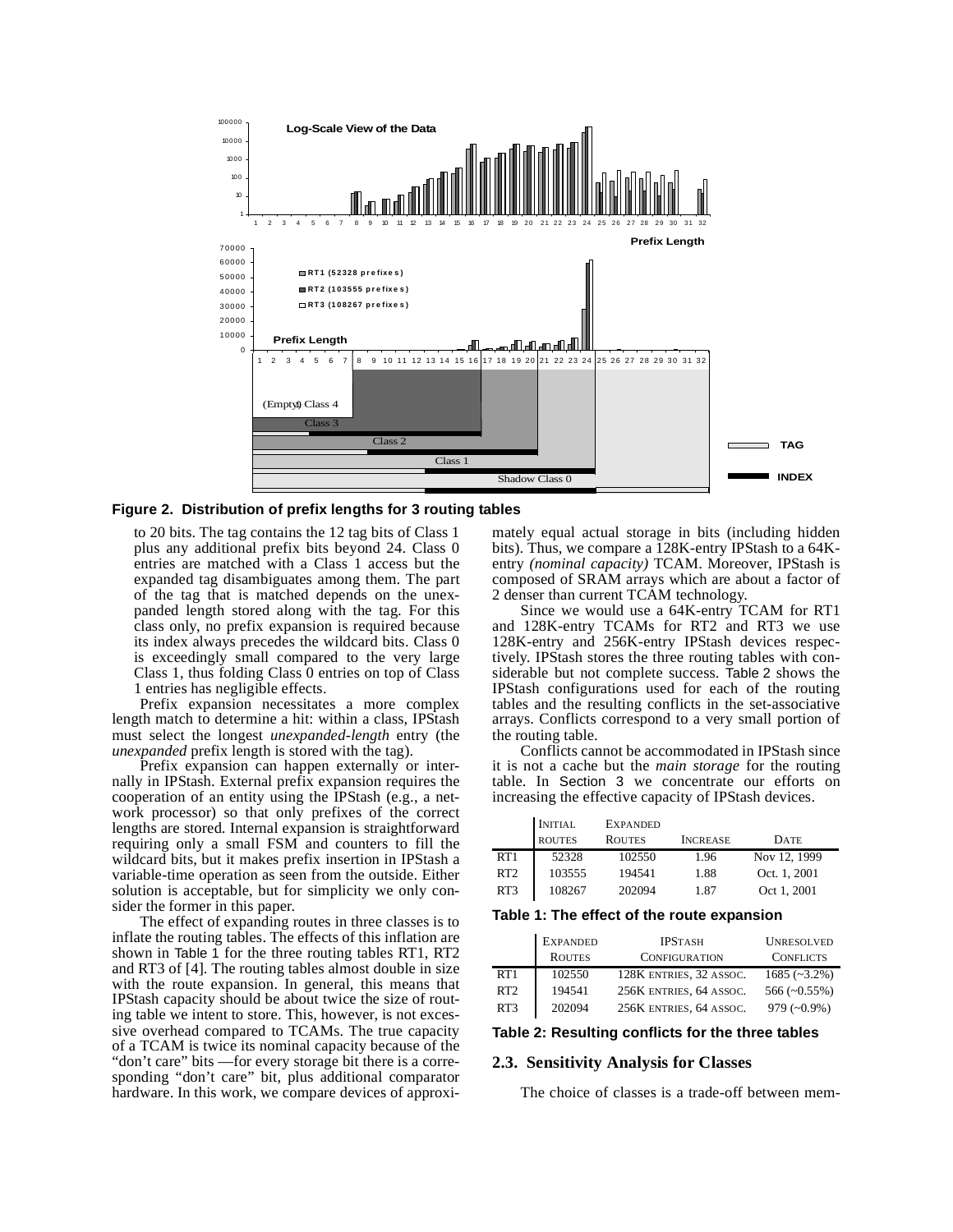

<span id="page-4-2"></span>**Figure 3. Sensitivity analysis for 3 classes**

ory requirements of the expanded routing table and the maximum number of accesses required for our iterative LPM. Few classes means few accesses per lookup but high memory requirements, and vice-versa. These are opposing trends with respect to both power consumption and lookup latency.

To understand the effect of Class choice on memory requirements we examined dividing the 8- to 24-bit prefixes into two, three and four main classes (excluding the two shadow Classes 0 and 4 which always remain the same). With only two main classes, almost any choice of class boundaries leads to exorbitant memory requirements. With four classes we raise the maximum number of accesses per lookup to 4. [Figure 2](#page-3-0) shows the effects of class boundaries for two and three classes. The horizontal axis shows the class widths while the vertical axis shows the memory requirements normalized to the original routing table. A casual study of the distribution of prefix lengths in [Section 2.2](#page-2-1) led us to one of the best configurations —with minimal memory requirements— for three classes (pointed out on the graph).

Because the effect of class boundaries depends on the actual prefix length distribution, we envision IPStash as a configurable device where the classes are set during power-up. For the sake of simplicity in the rest of this paper we restrict our examples to the aforementioned classes of [Section 2.2](#page-2-1).

## <span id="page-4-0"></span>**3. Increasing effective capacity**

### **3.1. Skewed associativity**

Barring a change in IPStash geometry (associativity vs. number of sets), a change in the total capacity of an IPStash device, or additional hardware structures, our main proposal to increase effective capacity is based on Seznec's idea of a skewed associativity [\[36\]](#page-11-21). Skewed associativity can be applied in IPStash with great success.

The basic idea of skewed associativity is to use different indexing functions for each of the set-associative ways (32 or 64 in our case). Thus, items that in a standard cache would compete for a place in the same set because of identical indexing across the ways, in a skewed-associative cache map on different sets. This has the property of reducing the overall number of conflicts.

One way to think about skewed associativity is to



<span id="page-4-1"></span>**Figure 4. Original IPStash and skewed IPStash comparison (for RT3)**

view it as an increase of the *entropy* of the system by the introduction of additional randomness in the distribution of the items in the cache. The left upper graph of [Figure 4](#page-4-1) shows how RT3 is loaded into an "unlimitedassociativity" IPStash —without restriction to the number of ways. The horizontal dimension represents the sets (4096) and the vertical dimension the set-associative ways. As it is depicted in the graph, RT3 needs anywhere from 23 to 89 ways. If RT3 was forced into a 64 way IPStash anything beyond 64 in the graph would be a conflict. Despite the random look of the graph, the jagged edges do in fact represent order (structure) in the system. It is the order introduced by the hashing function. The effect of skewing (shown in the right graph of [Figure 4](#page-4-1)) is to smooth-out the jagged edges of the original graph —in some sense to increase the entropy (disorder) of the system.

We produced the skewed-associative graph in [Fig](#page-4-1)[ure 4](#page-4-1) using a simple skewing technique. The key issue in IPStash is that we do not have so much freedom to create 32 (or 64) distinct skewing functions because we have only few significant bits to exploit. Our compromising solution is to create only 8 (4 for Class-3) different skewed indices instead of 32 or 64 as the hardware associativity would call for. Each index is used on a bank of 4 ways in the 32-way IPStash —8 in the 64-way IPStash. Although this technique might not give us optimal results it has the desirable characteristic of curbing the increase in power consumption because of the multiple distinct decoders. Skewed indices are created as shown in [Figure 5](#page-5-1):

- **•** For Class 1,0, and 2: The rightmost 8 bits of the original index are XORed with the 8 rightmost bits of the tag, right-rotated once for each different skewed index (for a total of 8 times). The leftmost 4 bits of the original index form the beginning of the skewed index.
- **•** For Class 3: Because the tag in this case is only 4 bits wide we XOR it with the rightmost 4 bits of the original index, right-rotating it once for each skewed index. The leftmost 8 bits now form the left part (beginning) of the skewed index. Here, the 8 rotations only result in 4 distinct results, each used in two different banks.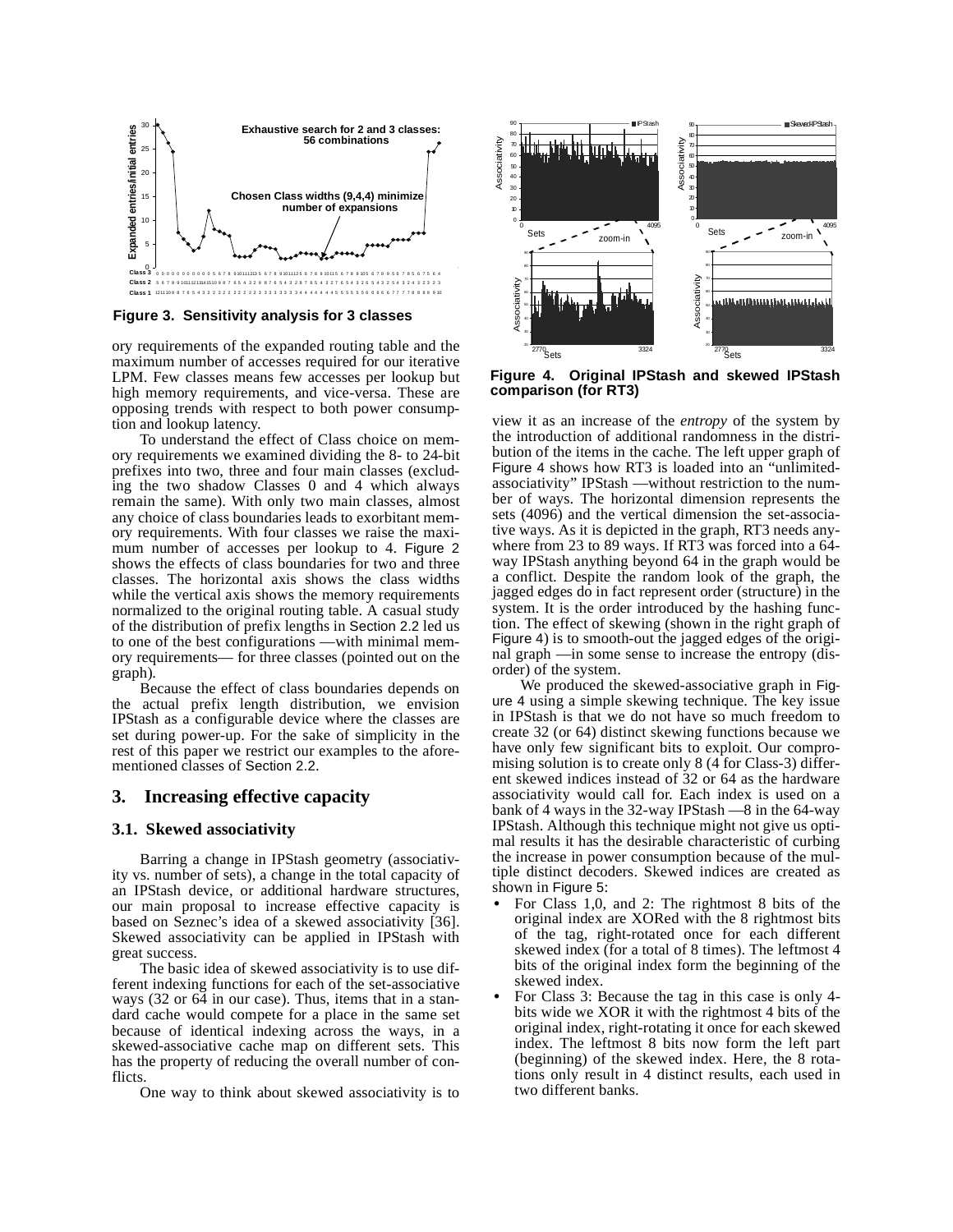

<span id="page-5-1"></span>**Figure 5. Skewed indices**

Variations of this skewing also worked very well or better and other techniques might prove even more successful. For the purposes of this work the skewing in [Figure 5](#page-5-1) is sufficient to illustrate our case. Skewing incurs a small hardware cost since the mapping functions are chosen for their simplicity.

[Table 3](#page-5-3) quantifies the effects of applying skewed associativity to IPStash devices. Without skewed-associativity [Table 3](#page-5-3) shows that a 32-way IPStash would have 1658 conflicts for RT1 (similarly for RT2 and RT3). This is because as RT1 is loaded into the IPStash each set is filled differently. Some sets receive only 9 entries which is the *Min associativity* required by RT1 while some sets receive 49 distinct entries which is the *Max associativity*. The average number of entries is the *Average associativity.* While —not surprisingly— the average associativity of the skewed-associative and the standard IPStash is the same for all cases, the *Standard Deviation* (σ) from the mean is what distinguishes them and makes all the difference for conflicts. This is a confirmation of the graphical results shown in [Figure 4](#page-4-1). In our examples the *Max associativity* for the skewedassociative cases does not exceed the predefined associativity (32 or 64) of the IPStash devices in any case.

### **3.2. Memory bounds**

As we have shown, skewed associativity successfully reduces conflicts to zero. Results presented in this section also give us a rudimentary tool to estimate the capacity of IPStash devices with respect to routing tables.

Using standard deviation we can compute the required associativity for a *Confidence Interval (CI)*, i.e., the probability that the routing table fits in IPStash. [Table 4](#page-5-4) shows the results for a  $C\bar{I}$  up to a 0.9999. This method is a convenient tool to check IPStash requirements of individual routing tables.

# <span id="page-5-0"></span>**4. Associativity and routing table size**

The initial premise of our work was that IP-lookup only needs associativity depending on the routing table size; *not full associativity*. Given a skewed-associative

|                       | RT1         |            | RT <sub>2</sub> |            | RT3        |            |
|-----------------------|-------------|------------|-----------------|------------|------------|------------|
|                       | $ON$ 32-WAY |            |                 | $ON64-WAY$ |            | $ON64-WAY$ |
| <b>INITIAL ROUTES</b> | 52328       |            | 103555          |            | 108267     |            |
| <b>EXPANDED</b>       |             | 102550     | 194541          |            | 202094     |            |
| <b>ROUTES</b>         |             |            |                 |            |            |            |
|                       | <b>STD</b>  | <b>SKW</b> | <b>STD</b>      | <b>SKW</b> | <b>STD</b> | <b>SKW</b> |
| <b>TOTAL</b>          | 1685        | $\Omega$   | 566             | $\Omega$   | 979        | $\Omega$   |
| <b>CONFLICTS</b>      |             |            |                 |            |            |            |
| Min                   | 9           | 21         | 22              | 40         | 23         | 42         |
| <b>ASSOCIATIVITY</b>  |             |            |                 |            |            |            |
| MAX                   | 49          | 30         | 86              | 54         | 89         | 56         |
| <b>ASSOCIATIVITY</b>  |             |            |                 |            |            |            |
| <b>AVERAGE</b>        | 25          | 25         | 47.5            | 47.5       | 49.3       | 49.3       |
| <b>ASSOCIATIVITY</b>  |             |            |                 |            |            |            |
| <b>STANDARD</b>       | 11.52       | 1.65       | 15.64           | 2.64       | 16.18      | 2.69       |
| DEVIATION $(\sigma)$  |             |            |                 |            |            |            |

<span id="page-5-3"></span>**Table 3: Skewed IPStash Detailed Comparison**

| Std<br>DEVIATION<br><b>RANGE</b> | <b>CONFIDENCE</b><br><b>INTERVAL</b><br>(PROBABILITY OF |    | <b>REQUIRED ASSOCIATIVITY</b> |    |     |    |     |
|----------------------------------|---------------------------------------------------------|----|-------------------------------|----|-----|----|-----|
| (AROUND                          | <b>FALLING INSIDE</b>                                   |    | RT1                           |    | RT2 |    | RT3 |
| MEAN)                            | RANGE)                                                  |    | STD SKD STD SKD STD SKD       |    |     |    |     |
| $\sigma(\pm 0.5\sigma)$          | 0.6836                                                  | 31 | 26                            | 56 | 49  | 58 | 51  |
| $2\sigma (\pm \sigma)$           | 0.9543                                                  | 37 | 27                            | 64 | 51  | 66 | 53  |
| $3\sigma (\pm 1.5\sigma)$        | 0.9973                                                  | 43 | 28                            | 71 | 52  | 74 | 54  |
| $4\sigma$ ( $\pm 2$              | 0.9999                                                  | 49 | 29                            | 79 | 53  | 82 | 55  |

<span id="page-5-4"></span>**Table 4: Probabilistic associativity requirements**

IPStash using a 12-bit index (4096 sets), [Figure 6](#page-5-2) shows the relationship of the required associativity to the original unexpanded size for our three routing tables (RT1, RT2 and RT3) and the MAE-West routing tables (MW1, MW2 and MW3) used in the traffic simulations of [Sec](#page-8-0)[tion 6.2](#page-8-0). This relationship is remarkably linear and it holds for non-skewed associative architectures and for other indices as well, albeit at different slopes. There are two important observations here:

- The slope of the curve is 0.0005, while the optimal slope is one over the number of sets  $(1/4096 =$ 0.00024) if one considers that the expanded tables are about twice the original size then the slope becomes  $2/4096 = 0.00048$ . This means that our design is nearly optimal with respect to the expanded routing tables. In contrast, the slope for the fully-associative case is 1.
- **•** The slope of the curve is constant which implies that our design scales well.



<span id="page-5-2"></span>**Figure 6. Associativity and Routing table size**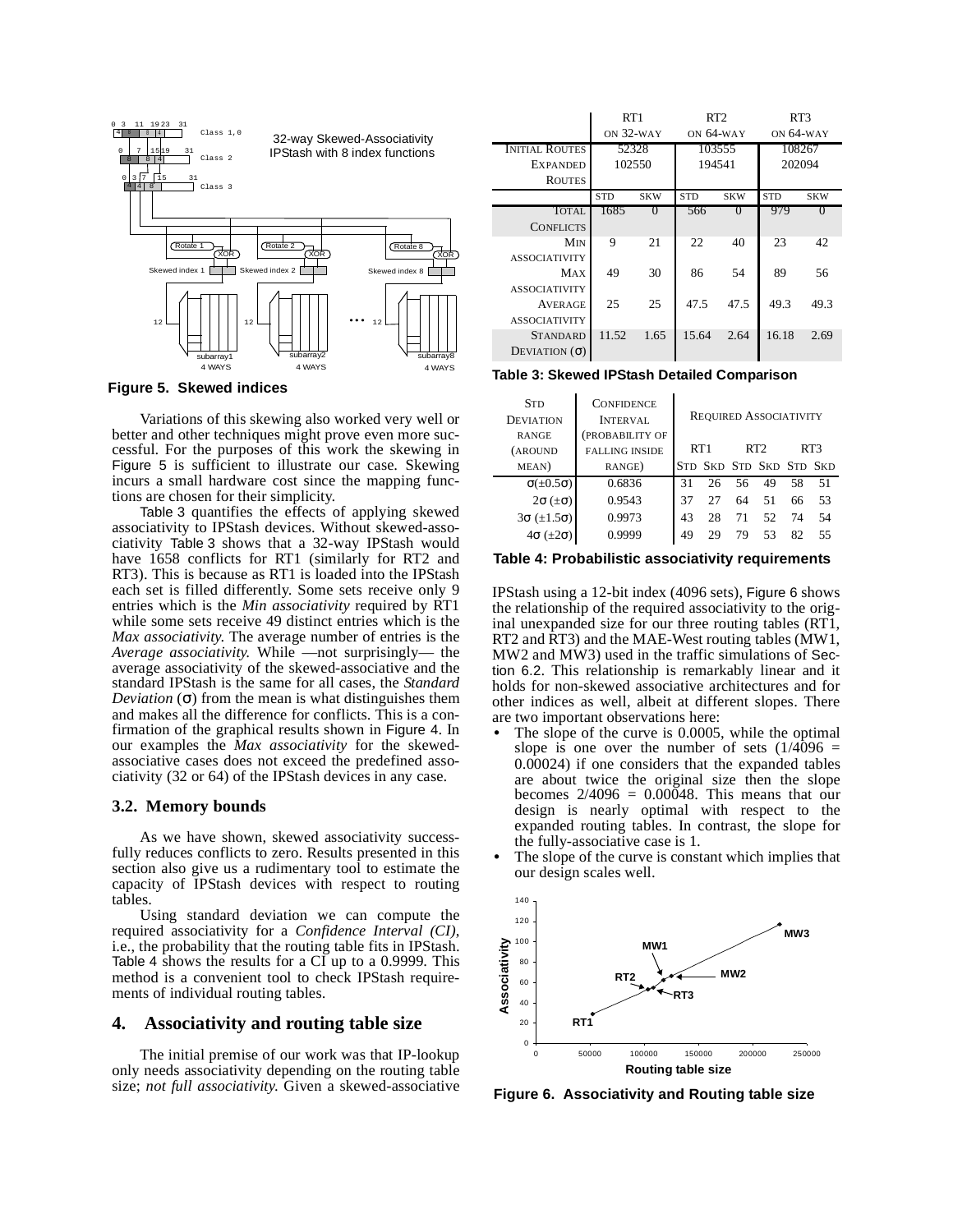# <span id="page-6-0"></span>**5. Other features of the architecture**

## **5.1. Incremental Updates**

The requirement for a fast update rate is essential for a router design. This is true because the routing tables are hardly static [\[21,](#page-11-23)[14\]](#page-11-19). Many changes in the routing tables occur due to changes in network topology. In addition, reboots of neighboring routers or BGP misconfigurations [\[26\]](#page-11-24) do appear to occur every few days in real-life traces. A real life worst-case scenario that routers are called to handle is the tremendous burst of BGP update packets that results from multiple downed links or routers. In such unstable conditions the next generation of forwarding engines requires bounded processing overhead for updates in the face of several thousand route updates per second.

Routing table update has been a serious problem in TCAM-based proposals. The problem is that the more one optimizes the routing table for a TCAM the more difficult it is to modify it. Many times updating a routing table in a TCAM means inserting/deleting the route externally, re-processing the routing table, and re-loading it on the TCAM. In other proposals, there is provision for empty space distributed in the TCAM to accommodate a number of new routes before re-processing and re-loading the entire table is required [\[37\]](#page-11-14). This extra space, however, leads to fragmentation and reduces capacity. The updating problem becomes more difficult in "blocked" TCAMs where additional partitioning decisions have to be taken.

In contrast, route additions in IPStash are straightforward: a new route is expanded to the prefixes of the appropriate length which are then inserted into the IPStash as any other prefix during the initial loading of the routing table.

Deletions are also straightforward: the deleted route is expanded into prefixes of the appropriate class length. The expanded prefixes are then presented to the IPStash to invalidate the matching entries having the same unexpanded length as the deleted route.

### <span id="page-6-3"></span>**5.2. Expanding the IPstash**

As a result of CIDR, the trend for routing table sizes is a rapid increase over the last few years [\[13](#page-11-16),[14\]](#page-11-19). It is hard to predict routing table sizes 5 —or, worse, 10— years hence. Thus, scaling is a required feature of the systems handling the Internet infrastructure, because they should be able to face new and partly unknown traffic demands.

IPStash can be easily expanded. There is no need for additional hardware and very little arbitration logic is required, in contrast to TCAMs which need at least a new priority encoder and additional connections to be added to an existing design. We consider this as one of the main advantages of our proposal. Adding in parallel more IPStash devices *increases associativity*. [Figure 7](#page-6-2) shows the proposed scheme which actually resembles a cache-coherent bus. All IPStash devices are on the same (logical) buses. They accept requests (incoming IP addresses plus a command) from the request bus and reply with the output port information when they have a



<span id="page-6-2"></span>**Figure 7. Multiple IPStash devices**

hit on the result bus. In case of multiple hits in different devices a 32-bit arbitration bus is used. All three logical busses can be multiplexed on a single physical 40-bit bus (32-bits for arbitration, IP addresses, or prefixes, plus 5 bits prefix length, plus 3 bits command).

Arbitration works as follows: If a device has a hit before any other device it is clearly the winner because it found the longest prefix (further search is inhibited in the rest of the devices). When multiple devices simultaneously have a hit, they output the original unexpanded length of their hit on the arbitration bus by asserting the wire that corresponds to their length. Every device sees each other's length and a self-proclaimed winner outputs its result on the bus in the next cycle. All other devices whose length is not the largest on the arbitration bus keep quiet. This synchronous scheme works if all the classes are searched in lockstep so that equal access times are guaranteed. Otherwise a disparity in access times necessitates additional logic to equalize time differences.

Loading routes on an array of IPStash devices is equally easy. Upon arrival of a new update the prefix is presented to all IPStash devices in parallel. The devices respond with a hit or miss signal on the arbitration bus depending on whether they can accommodate the new prefix without a conflict. The device with the highest statically-assigned priority gets to store the prefix. If all the devices experience a conflict, the IPStash array is considered to be "full."

#### **5.3. Route Pruning**

Liu has shown that given a routing table, there will be some structure we can exploit to reduce its size [\[23\].](#page-11-22) He used two techniques to achieve this: i) mask extension, and ii) pruning which is relevant in our case. An example pruning is shown in [Figure 8](#page-6-1) where the routing table is organized as a tree structure. The parent of prefix P2 is the longest prefix that matches the first few bits of P2 so P2 is redundant because either P1 or P2 yield the same port number and when P2 is matched, P1 is also matched. Thus, P2 can be removed without affecting the routing functionality. Liu reports that routing tables can be pruned up to 26.6%.

$$
P1 = (01*, port 2)
$$
  
P2 = (011<sup>\*</sup>, port 2)  
P3 = (0110<sup>\*</sup>, port 3)

<span id="page-6-1"></span>**Figure 8. An example of Liu's Pruning**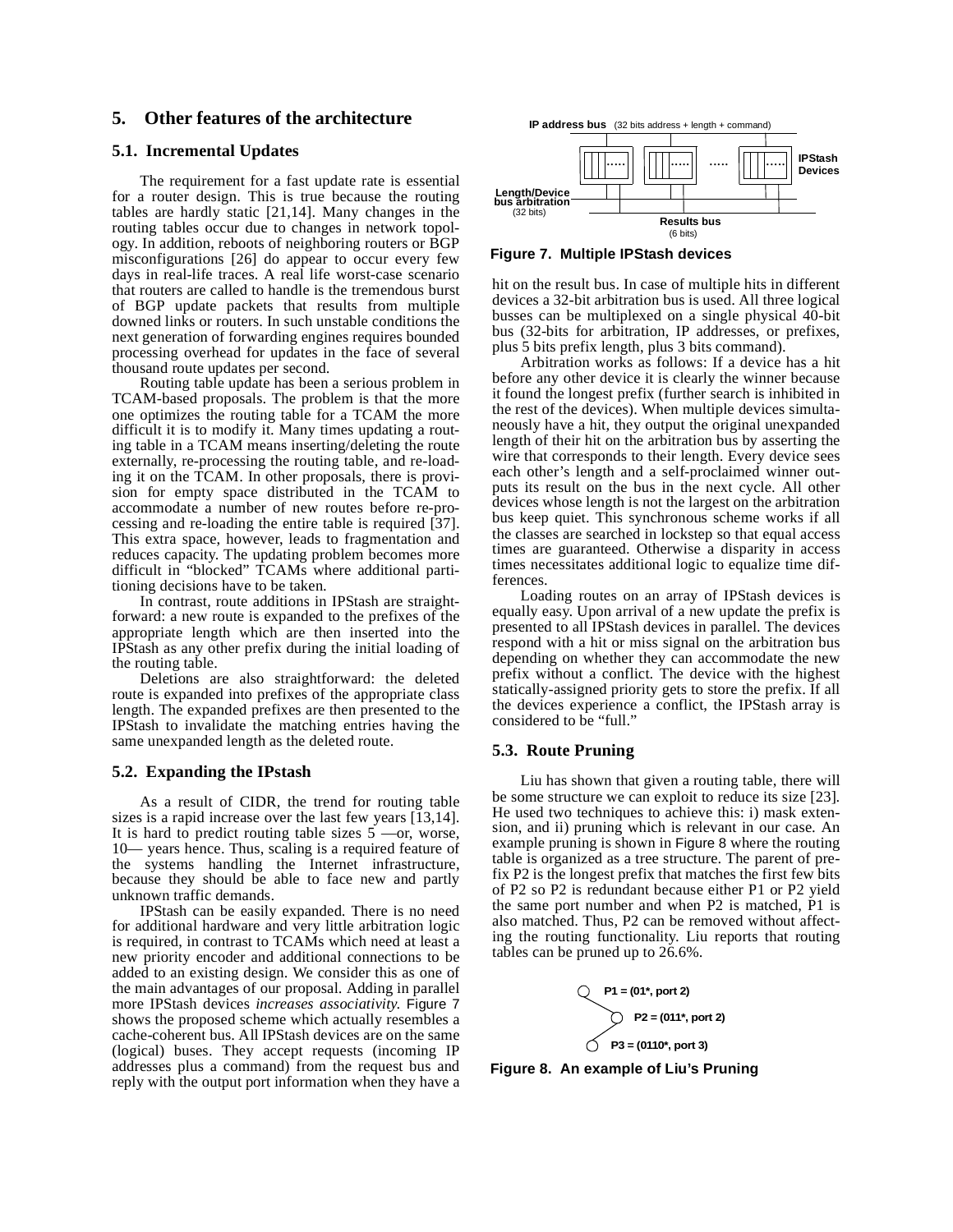Techniques similar to pruning can be applied in IPStash since route expansion itself creates many redundant prefixes. In our case, Liu's algorithm can be applied *off-line* by an external agent since it requires access to the entire routing table. Liu's pruning also affects deletions which should be handled as in [\[23\]](#page-11-22).

Liu's pruning is not required for the successful operation of IPStash but it is merely a size optimization. Since it is a detriment to the simplicity of IPStash it should be avoided for all but the most cost-sensitive applications where the last bit of effective capacity matters. In contrast to Liu's off-line pruning, we apply internal pruning on-line as the routing table is inserted in the IPStash. Internal pruning occurs only among routes conflicting in the IPStash and not on the entire table.

*Internal on-line Pruning Algorithm—*This type of pruning is intended to reduce the number of conflicts by allowing long prefixes to replace short prefixes when both are expanded to identical lengths.

For example, assume that the prefixes appearing in [Figure 8](#page-6-1) belong to the same class whose boundaries are bits 2 to 4. Some of the resulting expanded prefixes (of nodes P1 and P2) have exactly the same tag and index even though they come from prefixes of different lengths. In this case, we keep only the expanded prefix that preserves the correctness of the routing table: the one generated by the longest prefix.

We note here two key differences to Liu's pruning: i) we do not discard longer routes in favor of smaller ones, and ii) the port number is irrelevant for deciding which expanded route to discard.

*Deletions in an internally-pruned table—*When internal pruning is performed, we cannot simply delete entries from the routing table because we might leave holes in the coverage of other shorter prefixes. Deletion in this case becomes a two-step process to patch the holes. The first step is to find out which is the longest prefix in the *in the same class* that matches the deleted route. This requires a search for progressively shorter prefixes in the same class that match the deleted prefix. The second is to modify —instead of delete— the expanded prefixes of the deleted route to become expanded prefixes of its longest match.

In the face of this tedious operation, internal pruning is not appropriate for high-performance applications. The trade-off here is between capacity and update speed: for a small decrease in effective capacity the update speed can be maintained at very high levels. In contrast, in cost-sensitive applications (presumably low-end), one can optimize for capacity and pay a small penalty in update speed.

*Pruning results—*The effects of the pruning algorithms (both Liu's and internal) are shown in [Table 5](#page-7-1) where we can see that there is a 10-15% reduction of the expanded routes. This size reduction of the *expanded* routing table corresponds to a reduction in the required maximum (skewed) associativity analogous to that of [Section 4](#page-5-0).

|               | PRUNED ROUTES           | MAX       |                      |               |
|---------------|-------------------------|-----------|----------------------|---------------|
|               | EXPANDED INTERNAL LIU'S |           | COMBINED ASSOC.      |               |
| <b>ROUTES</b> | PRUNED $(\%)$ $(\%)$    |           | (96)                 | $(%$ (% DIFF) |
| RT1 102550    | 3153(3)                 | 7545(7)   | $10037(10)$ 27 (-10) |               |
| RT2 194541    | 7957 (4)                | 21513(11) | 28539 (15) 47 (-13)  |               |
| RT3 202094    | 8352 (4)                | 18992 (9) | $26168(13)$ 49 (-13) |               |

#### <span id="page-7-1"></span>**Table 5: Pruned Tables**

### **5.4. Reducing uncertainty of effective capacity**

Even with pruning, we cannot guarantee that IPStash will accommodate a routing table close to its capacity (when the mean associativity required by the table is much closer than  $3\sigma$  from the hardware associativity). Many interesting solutions exist to increase the likelihood that a table will fit. We list here three categories for solutions without expanding further in this paper:

- **•** Increasing the apparent associativity: Techniques such as Hash-rehash [\[1\]](#page-11-26), Column-associativity [\[2\]](#page-11-27) and others have been proposed to make directmapped caches appear set-associative. Similar techniques can also be applied in IPStash to resolve conflicts. IPStash already may require multiple accesses to retrieve an item but such techniques would add further to the latency and power consumption for the few cases that need it.
- **•** Victim caches [\[19\]](#page-11-28). This is a classical solution to accommodate conflict-evicted items in directmapped caches. In our case an analogous "victim cache" is included and sized to capture the small part of the routing table that is unlikely to fit (as implied by Table  $\overline{4}$ ). In our case, the victim cache is a small TCAM for longest-prefix match. A small TCAM does not consume significant power, but it is searched in parallel with the main IPStash on every access.
- **•** Finally, one can add a second IPStash device in parallel to the first, increasing total associativity. We do not recommend this for a few conflicts since the incremental step in capacity is quite large; rather we use multiple IPStash devices to store significantly larger routing tables as described in [Section 5.2](#page-6-3).

### <span id="page-7-0"></span>**6. Power Consumption Results**

### **6.1. Cacti**

We used the Cacti tool [\[41\]](#page-11-25) to estimate performance and power consumption of IPStash. Cacti takes as input the characteristics of the cache and iterates over multiple configurations until it finds a configuration optimized for speed, power, and area. Cacti divides the memory array of the cache into several subarrays trying to make them as close to a square as possible to balance the latency of wordlines and bitlines. As such, Cacti puts emphasis on latency considering power as a secondary objective. Thus, results in this section might not be optimal in terms of power consumption and better subarray configurations may exist.

For a level comparison we examined IPStash in the same technology as most of the newest TCAMs. We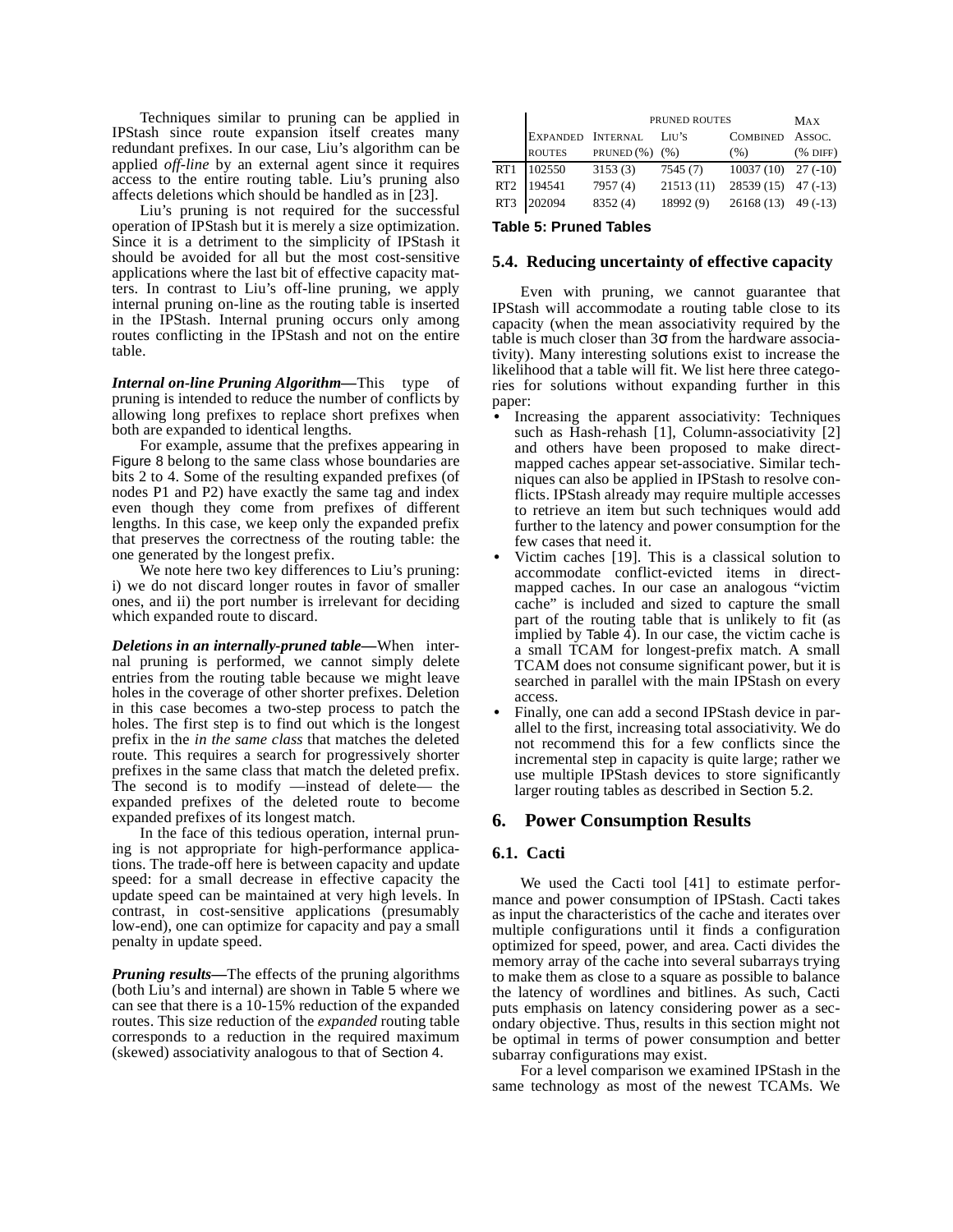used technology integration of 0.15µ and we consider 6 bits of output port information as the data payload. With a 12-bit index, the tag is 20 bits (as required by Class 0 tags) plus 5 bits for the original unexpanded length. Finally, power results are normalized for the same throughput —e.g., 100 million searches per second (Msps), a common performance target for many companies— instead of the same frequency. Thus, the operational frequency of the IPStash may not be the same as that of other TCAMs.

Two modifications are needed in order to correctly simulate IPStash. The first is the extra logic (additional decoders and comparators) required for the unexpanded length arbitration which add both latency and power.

Using Cacti's estimates we computed the extra latency added by the length comparators to be less than 0.3ns —without affecting cycle time in pipelined designs— and the power to be less than 0.05W at the highest operating frequency. The second is support for skewed associativity. Skewed index construction (rotations and XORs) introduce negligible latency and power consumption to the design. However, a skewedassociative IPStash requires 8 separate decoders for the wordlines —something Cacti did not do on its own. We computed latency and power overhead of 8 separate decoders when dividing wordlines into 8 segments. We concluded that the skewed-associative IPStash is slightly faster than a standard IPStash while consuming about the same power. The reason is that the 8 decoders required in the skewed-associative case are faster than the monolithic decoder employed in the standard case (which also defines cycle time). At the same time, although each of the small decoders consumes less power than the monolithic decoder, 8 of them together consume slightly more power in total.

[Table 6](#page-8-1) shows the results for 4 IPStash configurations ranging in capacity from 128K to 1M entries. In IPStash we increase associativity in order to increase size. This is because larger routing tables require higher associativity and for the range of sizes we examined (from 50K to 200K entries) the relation of size and associativity is linear ([Section 4](#page-5-0)). We have extended Cacti to handle more than 32-ways, but as of yet we have not validated these extensions. Thus, we use Cacti's ability to simulate multi-banked caches to increase size and associativity at the same time. In Cacti, multiple banks are accessed in parallel and are intended mainly as an alternative to multiple ports. We use them to approximate higher associativity but we do not account for possible additional routing overheads. Results from our modified Cacti that supports high associativity are better than the ones obtained by the multi-banked approximation.

Cacti shows that IPStash devices in the range of 128K to 1M entries can run up to 750MHz (about 600MHz for the 1M-entry) and easily exceed 100Msps which is the current top-of-the-line performance for TCAMs. All the devices have comparable access times of 3–5ns, and pipelined cycle times of 1.4–1.7ns. We assume that IPStash has a 3-cycle pipeline (1.5ns cycle for the 128K, 256K, and 512K entries, 2ns cycle for the 1M entries). The maximum search latency would be that of three pipelined accesses (a Class 3 match) which

|                          | $32-WAY$       | $32-WAY$       | $32-WAY$       | $32-WAY$ |
|--------------------------|----------------|----------------|----------------|----------|
| <b>IPSTASH</b>           | x <sub>1</sub> | x <sub>2</sub> | x <sub>4</sub> | X8       |
| <b>ENTRIES</b>           | 128K           | 256K           | 512K           | 1M       |
| <b>ACCESS TIME (NS)</b>  | 3.34           | 3.27           | 3.56           | 5.1      |
| CYCLE TIME (NS)          | 1.38           | 1.34           | 1.33           | 1.69     |
| MAX SEARCH LAT. (NS)     | 5.52           | 5.36           | 5.32           | 6.76     |
| $(3$ PIP. ACCESSES = 5C) |                |                |                |          |
| <b>MAX SEARCH</b>        | 241            | 249            | 251            | 197      |
| THROUGHPUT PIP.(MSPS)    |                |                |                |          |
| MAX FREQ. (MHZ)          | 725            | 746            | 752            | 592      |
| POWER AT 150 MHZ,        | 0.32           | 0.64           | 1.36           | 3.26     |
| 50MSPS (WATTS)           |                |                |                |          |
| POWER AT 200 MHZ,        | 0.43           | 0.85           | 1.81           | 4.34     |
| 66MSPS (WATTS)           |                |                |                |          |
| POWER AT 250 MHZ,        | 0.54           | 1.07           | 2.26           | 5.42     |
| 83 Msps (WATTS)          |                |                |                |          |
| POWER AT 300MHZ,         | 0.65           | 1.28           | 2.71           | 6.51     |
| 100 MSPS (WATTS)         |                |                |                |          |
| POWER AT 500MHZ,         | 1.08           | 2.13           | 4.52           | 10.86    |
| 166Msps (WATTS)          |                |                |                |          |
| POWER AT 600MHZ,         | 1.29           | 2.56           | 5.42           |          |
| 200 Msps (WATTS)         |                |                |                |          |
| POWER AT 700MHZ,         | 1.5            | 2.98           | 6.33           |          |
| 233 Msps (WATTS)         |                |                |                |          |

#### <span id="page-8-1"></span>**Table 6: Cacti's power and timing results**

corresponds to 5 cycles: three cycles for the first access plus one for each additional access. This gives us a range of 7.5–10ns for the maximum search latency and a range of ~200Msps to 250Msps for the search throughput.

Power consumption for 100Msps–level performance starts at 0.65W for the 128K-entry device and increases almost linearly with size (1.27W, 2.71W and 6.51W for the 256K, 512K and 1M-entry devices respectively). The results are analogous for the 200Msps level performance.

# <span id="page-8-0"></span>**6.2. Traffic**

As we have mentioned, the concept for longest prefix match in IPStash is to iteratively search the set-associative array for progressively shorter prefixes until a match is found. The number of classes and their boundaries determine not only the size of IPStash but also its performance. Size requirements are dictated by the prefix distribution of the routing tables. Performance, in turn, is determined by the percentage of hits per prefix length. As more incoming addresses hit on Class 1 (the first class searched), fewer memory accesses are required, the average search latency is reduced, and less power is consumed.

To evaluate the performance of IPStash on real searches, we obtained three traffic traces collected by the NLANR MOAT team [\[33\].](#page-11-29) These traces record the traffic from NASA Ames to the MAE-West router and were collected over OC12c links. Because these traces do not contain a specific routing table snapshot, we used MAE-West routing tables (MW1, MW2 and MW3) captured by the RIPE network coordination center [\[35\]](#page-11-30). We selected the routing table snapshot dates to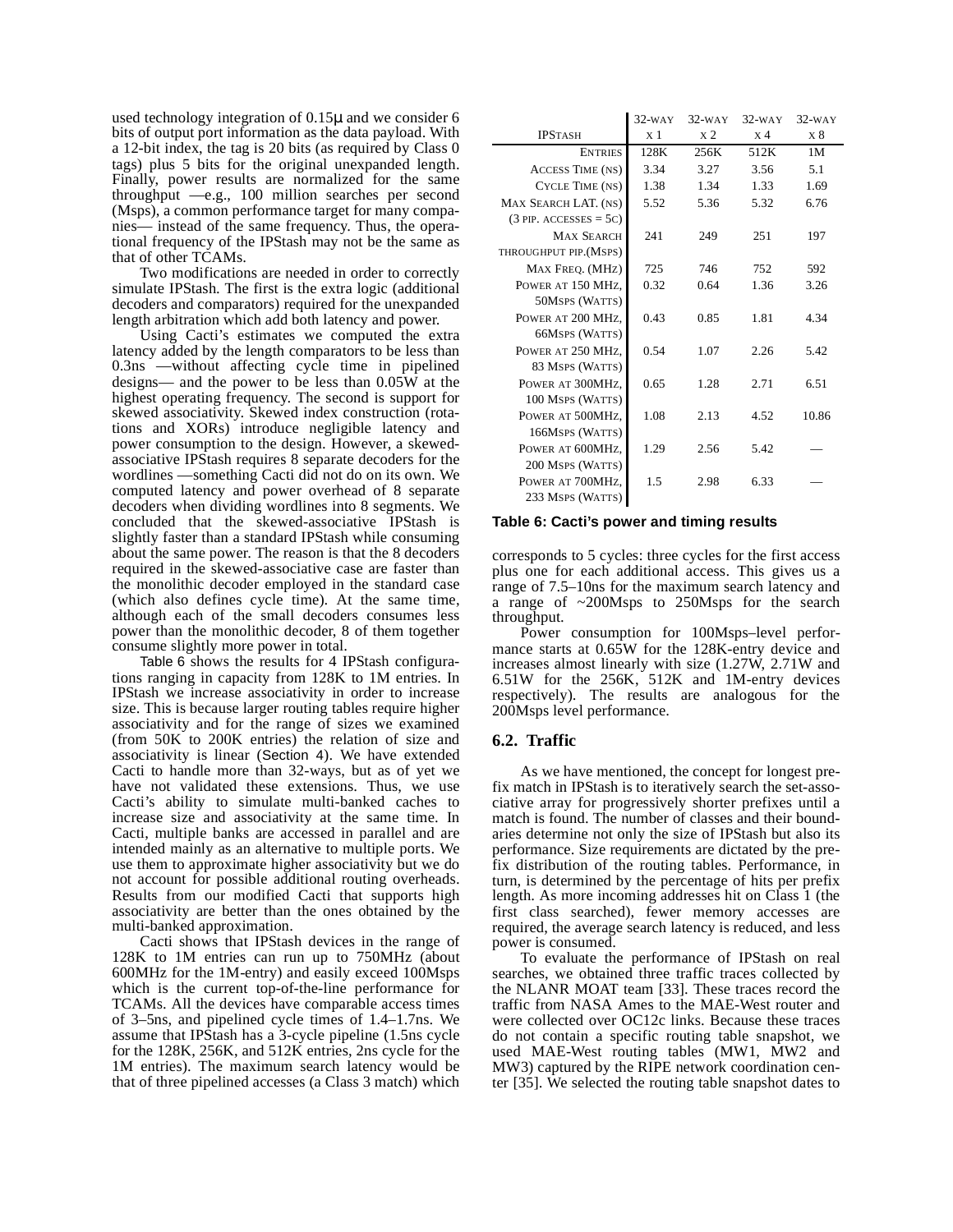be as close as possible to the capture dates of the traffic traces so we can have realistic results ([Table 7](#page-9-2)).

|                       | ROUTING<br><b>TABLE SIZE</b> | TRAFFIC<br><b>TRACE SIZE</b> | <b>DATE</b>          |
|-----------------------|------------------------------|------------------------------|----------------------|
| <b>SIMUL. 1 (MW1)</b> | 117685                       | 1994855                      | <b>JUNE 15, 2002</b> |
| SIMUL. 2 (MW2)        | 125256                       | 645147                       | Ост. 15, 2002        |
| SIMUL. 3 (MW3)        | 224736                       | 594651                       | <b>MARCH 1, 2003</b> |

#### <span id="page-9-2"></span>**Table 7: Characteristics of the three packet traces and the associated routing tables**

Feeding these traffic traces through an IPStash simulator loaded with the appropriate routing table gives us the percentage of packets that match each prefix length. [Figure 9](#page-9-3) shows these percentages averaged over the three simulations. Given a specific assignment of prefix lengths to classes we can compute a single factor, the average number of accesses per search which characterizes search latency— a Class 1(0) match requires a single access, a Class 2 match one more, and a Class 3 match another (a total of 3 accesses). For the class definition discussed in [Section 2.2](#page-2-1) and the distribution of matches in [Figure 9](#page-9-3) this factor is equal to 2.55 accesses/ search.

This result was unexpected: the bulk of the prefixes are 24-bit long, yet the small number of 8-bit prefixes (about 1% of the total) gets a fifth of the hits skewing heavily the average number of accesses/packet towards high values. We believe that the traffic we examined gives us conservative results although we have no concrete data to back this up. Our theory is that most of the NASA Ames traffic is destined for remote sites and hits on 8-bit prefixes just to get directed to the next router. Only a small percentage of the traffic hits on 24-bit prefixes that represent entities in MAE-West's immediate network vicinity. We believe that if we had access to the aggregate MAE-West traffic we would see many more packets using 24-bit prefixes as the router would distribute incoming traffic from the rest of the world back to organizations in its immediate network vicinity.

Despite what we think is unrepresentative traffic, we can change class boundaries so we can move to a lower memory access factor. For example, we can change Class 1 to bits 19:24 which yields an average of 1.9 accesses/packet for the same traffic. However, this affects the size of the expanded routing tables (often in a dramatic way —see [Figure 3](#page-4-2)) and consequently power consumption which is also proportional to memory size. In general, the memory access factor varies much less than the memory size factor. Class definition must balance increased size with a lower accesses/packet average to obtain optimal power consumption for a desired search throughput.

[Table 8](#page-9-1) shows how the coefficient number of 2.55 accesses/packet affects the power and timing results of IPStash devices. Since the routing tables we use in these simulations are on the order of 128K and 256K entries, our results are primarily representative for the 256Kand 512K-entry IPStash devices; we simply extrapolate for the 128K-entry and 1M-entry devices.

Comparing these results with some of the best published industry data ([Figure 10](#page-10-1)) we see that even under unfavorable conditions IPStash easily exceeds the per-



<span id="page-9-3"></span>**Figure 9. Hits per prefix length**

|                         | $32-WAY$       | $32-WAY$       | $32-WAY$       | $32-WAY$ |
|-------------------------|----------------|----------------|----------------|----------|
| <b>IPSTASH</b>          | X <sub>1</sub> | x <sub>2</sub> | x <sub>4</sub> | x 8      |
| <b>ENTRIES</b>          | 128K           | 256K           | 512K           | 1M       |
| <b>ACCESS TIME (NS)</b> | 3.04           | 2.97           | 3.26           | 4.8      |
| CYCLE TIME (NS)         | 1.38           | 1.34           | 1.33           | 1.69     |
| <b>AVER. SEARCH</b>     | 3.52           | 3.42           | 3.39           | 4.31     |
| <b>LATENCY</b>          |                |                |                |          |
| <b>AVER. SEARCH</b>     | 284            | 292            | 295            | 232      |
| THROUGHPUT              |                |                |                |          |
| (PIPELINED) (MSPS)      |                |                |                |          |
| POWER AT 128MHZ,        | 0.28           | 0.55           | 1.16           | 2.78     |
| 50MSPS (WATTS)          |                |                |                |          |
| POWER AT 170MHZ,        | 0.37           | 0.72           | 1.54           | 3.69     |
| 66Msps (WATTS)          |                |                |                |          |
| POWER AT 213MHZ,        | 0.46           | 0.91           | 1.93           | 4.62     |
| 83 Msps (WATTS)         |                |                |                |          |
| POWER AT 255MHz,        | 0.55           | 1.09           | 2.31           | 5.54     |
| 100 Msps (WATTS)        |                |                |                |          |
| POWER AT 425MHZ,        | 0.91           | 1.81           | 3.84           | 9.23     |
| 166Msps (WATTS)         |                |                |                |          |
| POWER AT 510MHZ,        | 1.1            | 2.17           | 4,61           | 11.0     |
| 200 Msps (WATTS)        |                |                |                |          |

# <span id="page-9-1"></span>**Table 8: Cacti's power and timing results for the NASA Ames traffic**

formance of the best products providing more than double the search throughput. Furthermore, IPStash power consumption at its highest is at the level of the announced minimum power consumption of the best TCAM with full power management. Although details for this level of power consumption have not been disclosed by companies, such approaches typically require optimal partitioning of routing tables and external hardware to selectively power-up TCAM blocks. In contrast, IPStash achieves these levels of power consumption by default, without the need for any additional external hardware or effort.

# <span id="page-9-0"></span>**7. Related Work**

The use of TCAMs for routing table lookup was first proposed by McAuley and Francis  $[27]$ . TCAMs offer good functionality, but are expensive, power hungry, and less dense than conventional SRAMs. In addition, one needs to sort routes to guarantee correct longest prefix match. This often is a time and power consuming process in itself. Two solutions for the problem of updating/sorting TCAM routing tables have been recently proposed [\[37\].](#page-11-14) Kobayashi et al. suggested asso-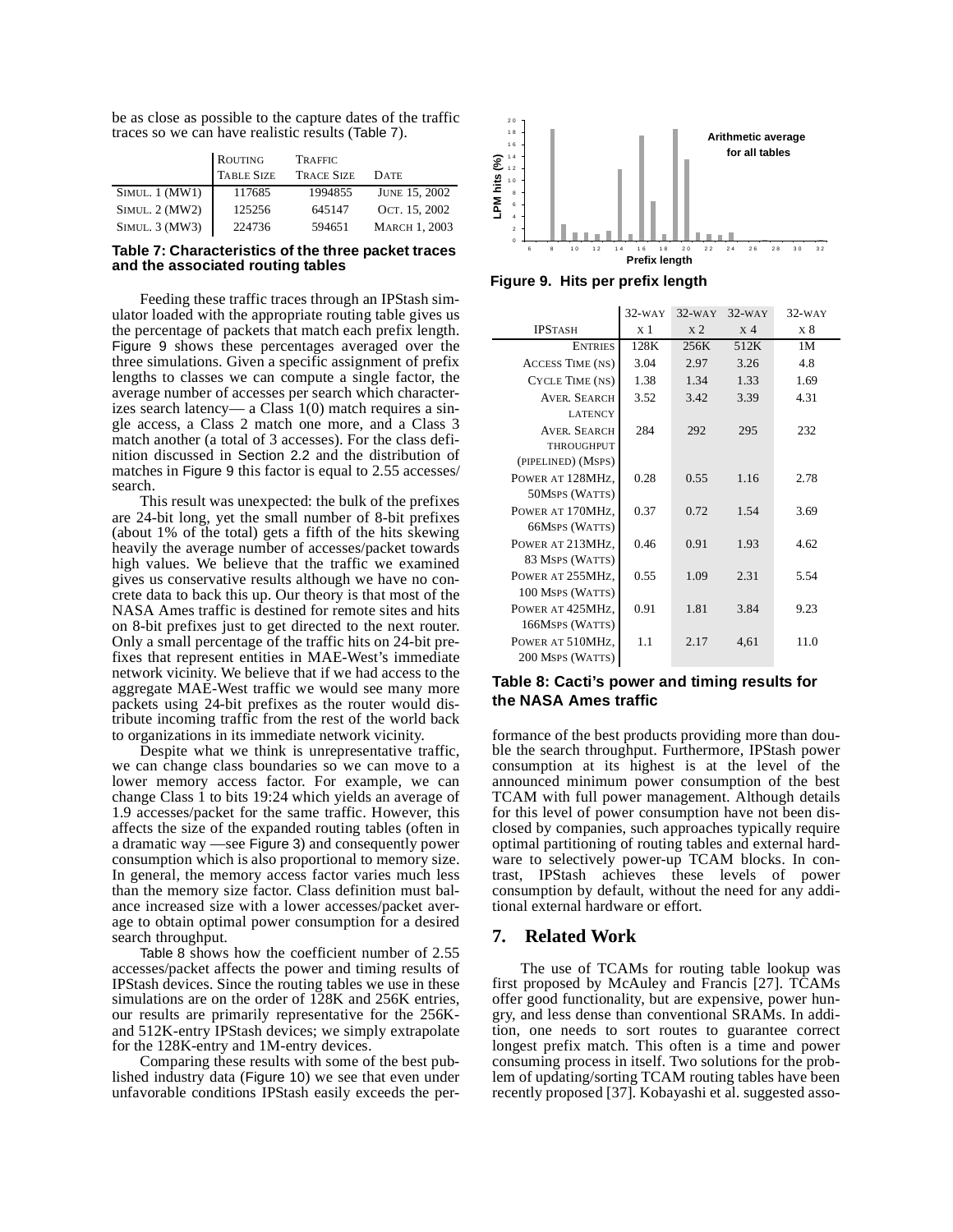

<span id="page-10-1"></span>**Figure 10. Overall comparison with the top-ofthe- line TCAMs**

ciating each TCAM entry with a priority [\[20\]](#page-11-15), and additional hardware was used to output the entry with the highest priority in case of multiple matches. This eliminated the sorting requirement, but added extra latency to lookup operations.

The problem of power consumption in TCAMs was studied by Liu [\[23\]](#page-11-22). He used a combination of pruning techniques and logic minimization algorithms to reduce the size of TCAM-based routing tables. Another method proposed a pre-processing step to reduce the size of the required TCAM [\[25\].](#page-11-32) Zane et al. [\[43\]](#page-11-17) take advantage of the effort of several TCAM vendors to reduce power consumption by providing mechanisms to search only a part of the TCAM device.

The idea of prefix expansion was initially introduced by Srinivasan and Varghese [\[39\].](#page-11-9) They used this technique to reduce the depth of a trie-based routing table. Since then, many researchers used this technique to reduce lookup time in their software trie-based algorithms [\[31](#page-11-10),[22\]](#page-11-33).

Many researchers used caches to speed up the translation of the destination addresses to output port numbers. Results for Internet traffic studies [\[32](#page-11-34),[9,](#page-11-35)[7\]](#page-11-36) showed that there is a significant locality in the packet streams. Estrin and Mitzel [\[11\]](#page-11-37) derive the storage requirements for maintaining state and lookup information on the routers, and showed that locality exists by performing trace-driven simulations.

Most software-based routing table lookup algorithms try to optimize the usage of the cache in general purpose processors, such as algorithms proposed in [\[10\]](#page-11-38) and [\[22\]](#page-11-33). The approach is to design data structures whose entries fit in a cache line, or fit several entries into the same cache line to allow several lookups per memory access. Chiueh et al. [\[9](#page-11-35),[10\]](#page-11-38) proposed two schemes to improve performance of IP address caching.

Talbot et al. [\[40\]](#page-11-39) studied several traces captured from different access routers. A profiling of the address bit frequency determined which bits should be used for cache indexing. Caching based on carefully selected indexing bits showed very good locality in the IP traces captured. This result highly depends on the choice of indexing bits, which in turn, depends on the trace. A fixed hardware implementation might prove to be ineffective if traffic conditions change.

Cheung et al. [\[8\]](#page-11-12) formulated the problem of assigning part of routing table to a different cache hierarchy as a dynamic programming problem, and introduced a placement algorithm to minimize the overall lookup speed. Besson et al. [\[5\]](#page-11-40) also evaluated hierarchical caches in routers and their effect on IP-lookup. Jain [\[18\]](#page-11-41) studied cache replacement algorithms for different types of traffic (interactive vs. non-interactive). Pink et al. [\[6\]](#page-11-11) proposed a technique to compress an expanded trie representation of a routing table, so that the result is small enough to fit in the L<sub>2</sub> cache of general purpose processor.

Liu [\[24\]](#page-11-42) recently proposed the prefix cache. The author takes advantage of the natural hierarchy of routing prefixes. Instead of caching an IP address or an arbitrary portion of it, a routing prefix designated by network operators is cached. The author uses a number of algorithms, which differ mostly on how they transform the routing table so that correct results are always guaranteed. The prefix cache is a fully associative cache, which stores the prefix and the mask bits at the tag side and the destination port information at the data side. Simulation results showed that this design works better than caching full IP addresses (fixed 32-bit IP addresses), even after factoring in the extra complexity involved.

Our approach is different from all previous work. Instead of using a cache in combination with a generalpurpose processor or an ASIC routing engine, we are using a stand-alone set-associative architecture. We categorize routing prefixes into classes and we use a controlled prefix expansion technique for each category. The expanded prefixes are placed into the IPStash using a portion of the prefix as index. The rest of the prefix is stored as tag along with its original unexpanded length (so that correct lookup results are guaranteed). The data side of IPStash contains the output port information. IPStash offers unparalleled simplicity compared to all previous proposals while being fast and power-efficient at the same time.

# <span id="page-10-0"></span>**8. Conclusions**

In this paper, we propose a set-associative architecture called IPStash to replace TCAMs in IP-lookup applications. IPStash overcomes many problems faced by TCAM designs such as the complexity needed to manage the routing table, power consumption, density and cost. IPStash can be faster than TCAMs and more power efficient while still maintaining the simplicity of a content addressable memory.

The recent turn of the TCAM vendors to powerefficient blocked architectures where the TCAM is divided up in independent blocks that can be addressed externally justifies our approach. Blocked TCAMs resemble set-associative memories, and our own proposal in particular, only their blocks are too few, their associativity is too high, and their comparators are embedded in the storage array instead of being separate.

What we show in this paper is that associativity is a function of the routing table size and therefore need not be inordinately high as in blocked TCAMs with respect to the current storage capacities of such devices. What we propose is to go all the way, and instead of having a blocked fully-associative architecture that inherits the deficiencies of the TCAMs, start with a clean set-asso